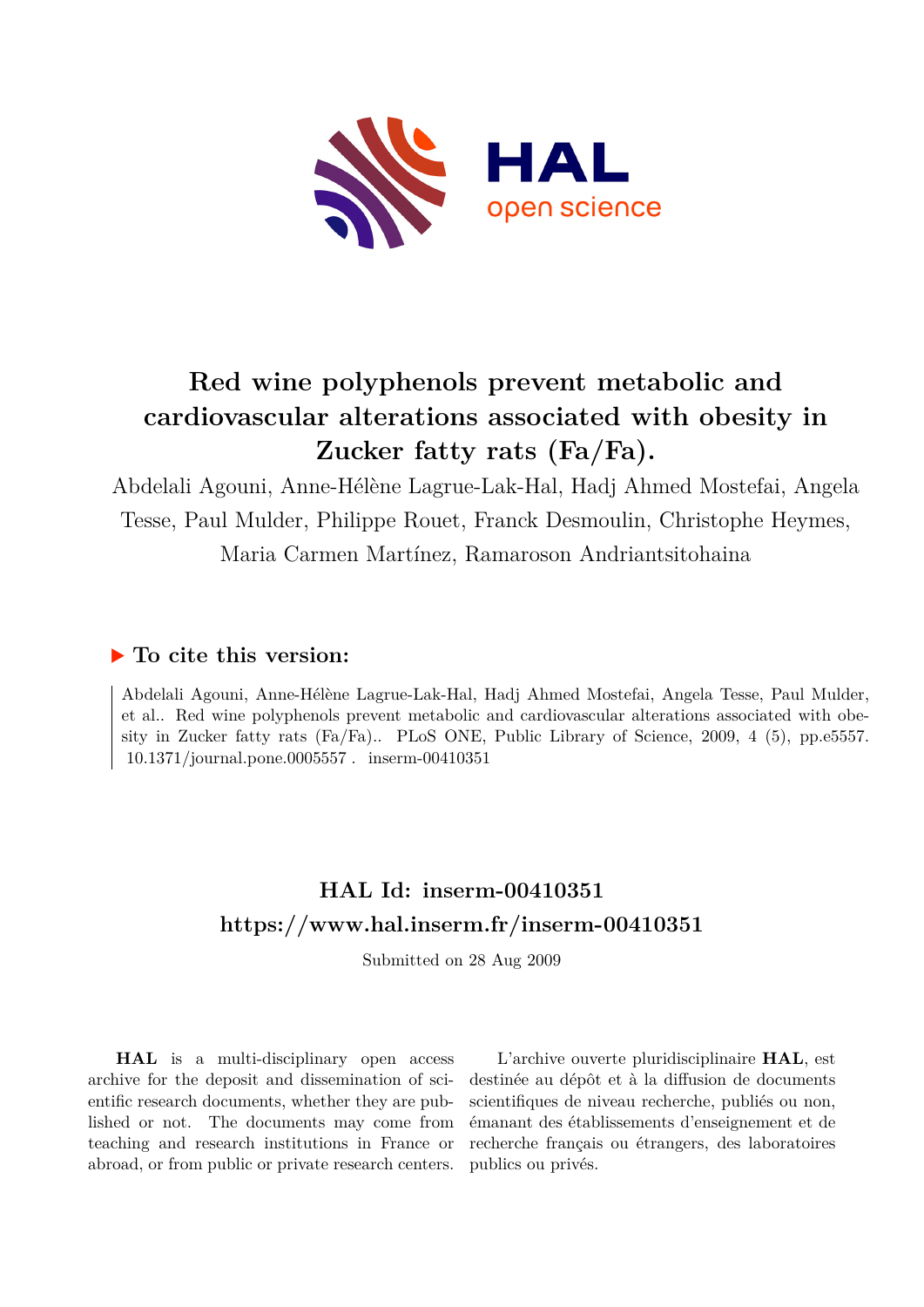# Red Wine Polyphenols Prevent Metabolic and Cardiovascular Alterations Associated with Obesity in Zucker Fatty Rats (Fa/Fa)

Abdelali Agouni<sup>1,2,39¤</sup>, Anne-Hélène Lagrue-Lak-Hal<sup>1,2,39</sup>, Hadj Ahmed Mostefai<sup>1,2,3</sup>, Angela Tesse<sup>1,2,3</sup>, Paul Mulder<sup>4</sup>, Philippe Rouet<sup>5,6</sup>, Franck Desmoulin<sup>5,6</sup>, Christophe Heymes<sup>7</sup>, Maria Carmen Martínez<sup>1,2,3</sup>, Ramaroson Andriantsitohaina $1,2,3*$ 

1 INSERM, U771, Angers, France, 2 CNRS UMR, 6214, Angers, France, 3 Université d'Angers, Angers, France, 4 INSERM, U644, Rouen, France, 5 INSERM, U858, Toulouse, France, 6 Université Paul Sabatier, Institut Fédératif de Recherche 31, Toulouse, France, 7 INSERM, U689, Paris, France

#### Abstract

Background: Obesity is associated with increased risks for development of cardiovascular diseases. Epidemiological studies report an inverse association between dietary flavonoid consumption and mortality from cardiovascular diseases. We studied the potential beneficial effects of dietary supplementation of red wine polyphenol extract, Provinols<sup>TM</sup>, on obesityassociated alterations with respect to metabolic disturbances and cardiovascular functions in Zucker fatty (ZF) rats.

Methodology/Principal Findings: ZF rats or their lean littermates received normal diet or supplemented with Provinols™ for 8 weeks. Provinols™ improved glucose metabolism by reducing plasma glucose and fructosamine in ZF rats. Moreover, it reduced circulating triglycerides and total cholesterol as well as LDL-cholesterol in ZF rats. Echocardiography  $m$  reasurements demonstrated that Provinols<sup>TM</sup> improved cardiac performance as evidenced by an increase in left ventricular fractional shortening and cardiac output associated with decreased peripheral arterial resistances in ZF rats. Regarding vascular function, Provinols<sup>TM</sup> corrected endothelial dysfunction in aortas from ZF rats by improving endotheliumdependent relaxation in response to acetylcholine (Ach). Provinols<sup>TM</sup> enhanced NO bioavailability resulting from increased nitric oxide (NO) production through enhanced endothelial NO-synthase (eNOS) activity and reduced superoxide anion release via decreased expression of NADPH oxidase membrane sub-unit, Nox-1. In small mesenteric arteries, although Provinols<sup>TM</sup> did not affect the endothelium-dependent response to Ach; it enhanced the endothelial-derived hyperpolarizing factor component of the response.

Conclusions/Significance: Use of red wine polyphenols may be a potential mechanism for prevention of cardiovascular and metabolic alterations associated with obesity.

Citation: Agouni A, Lagrue-Lak-Hal A-H, Mostefai HA, Tesse A, Mulder P, et al. (2009) Red Wine Polyphenols Prevent Metabolic and Cardiovascular Alterations Associated with Obesity in Zucker Fatty Rats (Fa/Fa). PLoS ONE 4(5): e5557. doi:10.1371/journal.pone.0005557

Editor: Carlo Polidori, University of Camerino, Italy

Received March 3, 2009; Accepted April 20, 2009; Published May 18, 2009

Copyright: @ 2009 Agouni et al. This is an open-access article distributed under the terms of the Creative Commons Attribution License, which permits unrestricted use, distribution, and reproduction in any medium, provided the original author and source are credited.

Funding: This work was supported by institutional grants from Fonds Europeen pour le Developpement Regional (n° 8891), CNRS, INSERM and University of Angers. R.A. was supported by a Contrat d'Interface INSERM. A.A. is recipient of a doctoral fellowship from French Education Ministry. A.H.L. and M.H.A. are recipients of post-doctoral and doctoral fellowships from Conseil Regional du Pays de la Loire, respectively. The funders had no role in study design, data collection and analysis, decision to publish, or preparation of the manuscript.

Competing Interests: The authors have declared that no competing interests exist.

\* E-mail: ramaroson.andriantsitohaina@univ-angers.fr

¤ Current address: Institute of Biological and Environmental Sciences, University of Aberdeen, Aberdeen, Scotland, United Kingdom

. These authors contributed equally to this work.

#### Introduction

Obesity is a fast growing problem that is reaching epidemic proportions worldwide, and is associated with an increased risk of premature death [1]. Individuals with a central deposition of adipose tissue display elevated cardiovascular morbidity and mortality, including stroke, congestive heart failure, myocardial infarction and cardiovascular death, and this is independent of the association between obesity and other cardiovascular risk factors [2]. Obesity, in particular abdominal obesity, was pointed out as a primary contributor to acquired insulin resistance, as increasing adiposity is correlated with impaired insulin action [3]. Endothelial

dysfunction, an independent predictor of cardiovascular events [4], has been consistently associated with obesity and the metabolic syndrome [5] in a complex interplay with insulin resistance [6]. Deficiency of endothelial nitric oxide (NO) is believed to be the primary defect that links insulin resistance and endothelial dysfunction [7].

Epidemiological studies report an inverse association between dietary polyphenol consumption and mortality from cardiovascular diseases [8]. In the past decade, red wine polyphenolic compounds, including Provinols<sup>TM</sup>, have been shown to exert numerous biological effects that might participate in cardio- and vasculo-protection. Polyphenols possess anti-aggregatory platelet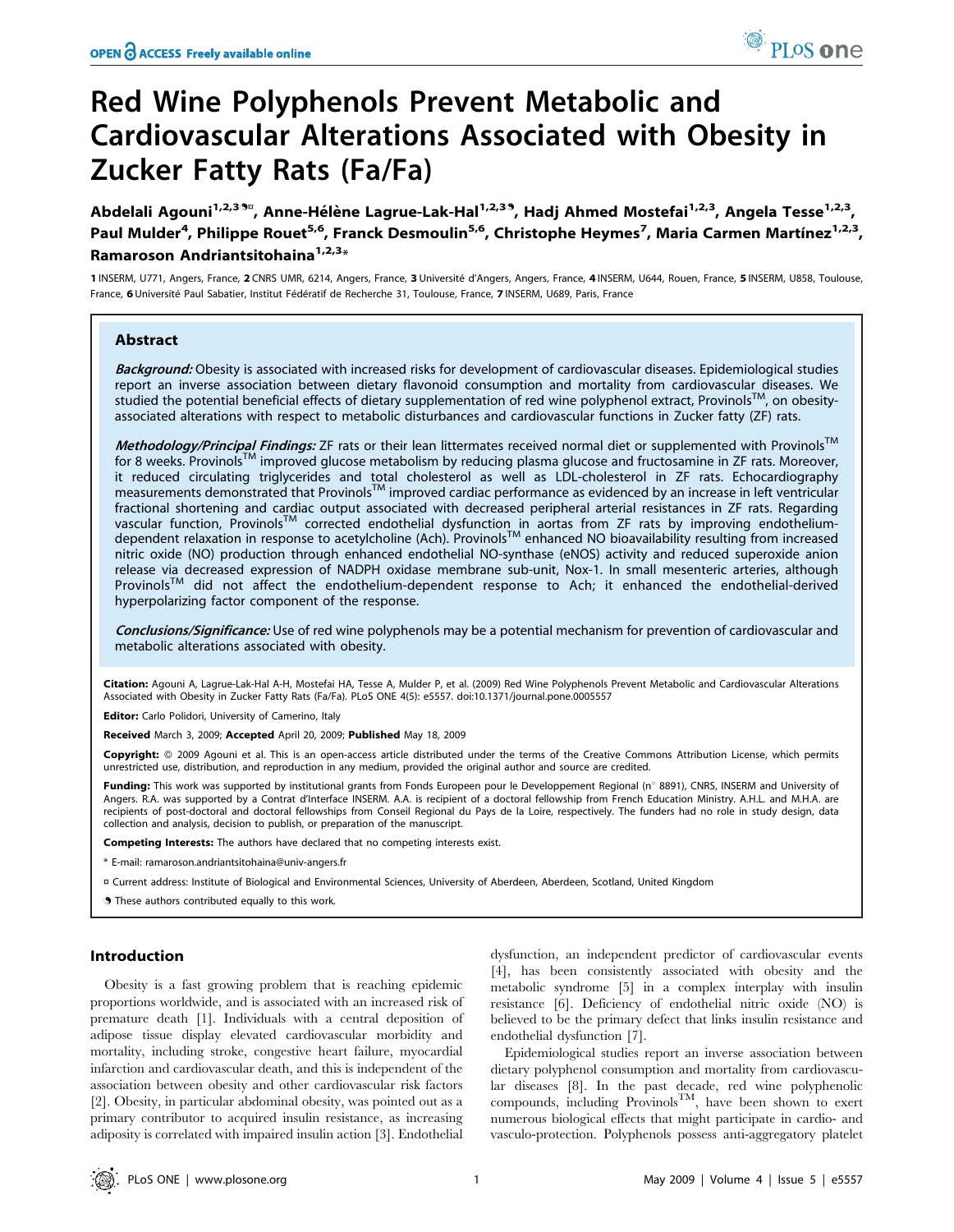activity, antioxidant and free radical scavenging properties [9,10]. Furthermore, red wine and its polyphenolic constituents possess lipid- and lipoprotein-lowering effects [9]. Moreover, Provinols<sup>TM</sup> is a powerful vasodilator through the generation of NO and can act on the expression of genes protective of the cardiovascular system [11]. Due to these pleiotropic properties, polyphenols may be good candidates to correct metabolic and cardiovascular alterations associated with obesity and metabolic syndrome.

In the present work, we studied the potential beneficial effects of dietary supplementation of the red wine polyphenol extract, Provinols<sup>TM</sup>, in an experimental model of obesity and metabolic syndrome with an emphasis on glucose and lipid metabolisms, cardiac and endothelial functions. Of particular interest is to study the cellular pathways related to nitrosative and oxidative stresses in blood vessels. For this purpose, we used the Zucker fatty (ZF) rat, a widely used animal model of obesity and type 2 diabetes, which presents many of the human metabolic syndrome features such as insulin resistance, dyslipidemia, hyperinsulinemia [12,13] and, in some colonies, hypertension that develops by 4–5 months of age [14]. On the other hand, their lean littermates are insulin-sensitive, normoinsulinemic, normotensive, and have normal lipid profiles and glucose tolerance. Furthermore, this model presents a loss of functional mutation in the leptin receptor [15,16].

#### Methods

#### Animals and experimental protocol

The university of Angers ethical committee approved the present protocol. All animal studies were carried out using approved institutional protocols and were conformed the Guide for the Care and Use of Laboratory Animals published by US National Institutes of Health (NIH Publication No. 85-23, revised 1996). Twenty-four ZF rats and twelve of their lean littermate non-obese rats (Charles River; L'Arbresle, France) received for eight weeks either a control diet or a diet containing Provinols<sup>TM</sup> (Société Française de Distilleries; Vallon Pont d'Arc, France) at the dose of  $20 \text{ mg/kg/day}$ . The dose of Provinols<sup>TM</sup> was described to induce cardiovascular effects, including improvement of endothelial function [17] and prevention of the increase in blood pressure in NO-deficient hypertensive rats [18] and protection of both cardiac ischemia [19] and stroke [20]. Eight weeks of treatment has been reported to protect against deleterious effects of hypertension [21] and chronic-stress exposure [22].

#### Measurement of blood pressure

Blood pressure was measured using the tail-cuff technique weekly. Each rat was trained to the tail-cuff technique for 2 days before each measurement recorded with a Physiograph Desk Model and an Electro-Sphygmomanometer (BIOSEB; Paris, France). Five separate measurements were made on conscious rats for systolic blood pressure and heart rate determinations.

#### Echocardiographic examination

Transthoracic echocardiography was performed using an ATL-HDI 5500 ultrasound machine equipped with a 8-MHz imaging transducer in rats anesthetized with pentobarbital sodium (50 mg/ kg  $ip$ ). Briefly, a two-dimensional short axis view of the left ventricle was obtained at the level of the papillary muscle in order to record M-mode tracings. Diastolic left ventricular dimension (LVDd) and systolic left ventricular dimension (LVDs) were measured by the American Society of Echocardiology leadingedge method from at least 3 consecutive cardiac cycles. Doppler cardiac output was calculated by the following formula: Cardiac output =  $\int \sqrt{D^2/4 \times IVTA_0}$ , where D represents the diameter of

the aortic left ventricular outflow tract and  $IVTA<sub>o</sub>$  the velocitytime integral in the left ventricular outflow tract. Also, total arterial peripheral resistances were calculated from blood pressure and cardiac output.

#### Circulating parameters measurement

Rats were anesthetized with isoflurane and blood was harvested from abdominal aorta. The plasma was separated for circulating glucose, fructosamine, total cholesterol, low density lipoprotein (LDL)-cholesterol, high density lipoprotein (HDL)-cholesterol, triglycerides, creatinin, and uric acid analysis (technical platform of Toulouse Midi-Pyrénées Genopole® IFR31; Toulouse, France).

#### Vascular reactivity

Aortic and small mesenteric artery (SMA) rings (1.5–2 mm long) were obtained from ZF and lean rats having received Provinols<sup>TM</sup> or a vehicle. Then, they were mounted on a wire myograph (Danish MyoTechnology, Aarhus, Denmark) filled with physiological salt solution (PSS) as previously described [23]. Endothelium-dependent vasodilatation in response to acetylcholine (Ach,  $1 \text{ nM}$  to  $10 \mu \text{M}$ ) was studied in aortas and SMA with functional endothelium pre-contracted with the thromboxane  $A_2$  agonist  $(9, 1)$ 11-dideoxy-11a, 9a-epoxymethanoprostaglandin F2-a) U46619 (Sigma-Aldrich; St. Quentin, Fallavier, France) at 80% of their maximal response. In SMA from ZF rats the different components of the vaso-relaxation were determined as follows: the NOdependent dilation was measured in the presence of a non selective cyclo-oxygenase (COX) inhibitor, indomethacin, (INDO, 100 mM; Sigma-Aldrich), apamin (100 nM; Sigma-Aldrich) and charybdotoxin (50 nM; Sigma-Aldrich). The endothelium-derived hyperpolarizing factor (EDHF) component was assessed in the presence of the NO synthase inhibitor  $N^{\omega}$ -Nitro-L-arginine methyl ester (L-NAME, 100  $\mu$ M; Sigma-Aldrich) and INDO (100  $\mu$ M).

## Nitric oxide (NO) and superoxide anion  $(O_2^-)$

determination by electron paramagnetic resonance (EPR) Aortas, carotid arteries and SMA were dissected and incubated for NO production for 30 min in Krebs–Hepes buffer containing: BSA (20.5 g/L), CaCl<sub>2</sub> (3 mM) and L-Arginine (0.8 mM) (Sigma-Aldrich). NaDETC (1.5 mM) and  $FeSO<sub>4</sub>$ .7H<sub>2</sub>O (1.5 mM) (Sigma-Aldrich) were separately dissolved under argon gas bubbling in 10 mL volumes of ice-cold Krebs–Hepes buffer. These were rapidly mixed to obtain a pale yellow-brown opalescent colloid  $Fe(DETC)_{2}$  solution (0.4 mM), which was used immediately. The colloid  $Fe(DETC)_{2}$  solution was added to vessels and incubated for  $45$  minutes at  $37^{\circ}$ C. Then, arteries were immediately frozen in plastic tubes using liquid  $N_2$ . NO measurement was performed on a table-top x-band spectrometer Miniscope (Magnettech, MS200; Berlin, Germany). Recordings were made at  $77^\circ$ K, using a Dewar flask. Instrument settings were 10 mW of microwave power, 1 mT of amplitude modulation, 100 kHz of modulation frequency, 150 s of sweep time and 3 scans. Signals were quantified by measuring the total amplitude, after correction of baseline as done previously [23]. Values are expressed in unit/mg weight of dried tissue.

For  $O_2$ <sup>-</sup> spin-trapping, aortas, carotid arteries and SMA were dissected and allowed to equilibrate in deferoxamine-chelated Krebs-Hepes solution containing 1-hydroxy-3methoxycarbonyl-2,2,5,5-tetramethylpyrrolidin (CMH, Noxygen; Denzlingen, Germany) (500  $\mu$ M), deferoxamin (25  $\mu$ M, Sigma-Aldrich) and DETC (5 µM, Sigma-Aldrich) under constant temperature (37<sup>o</sup>C) for 60 minutes. Then, they were frozen in liquid  $N_2$  and analyzed in a Dewar flask by EPR. Values are expressed in unit/ mg weight of dried tissue.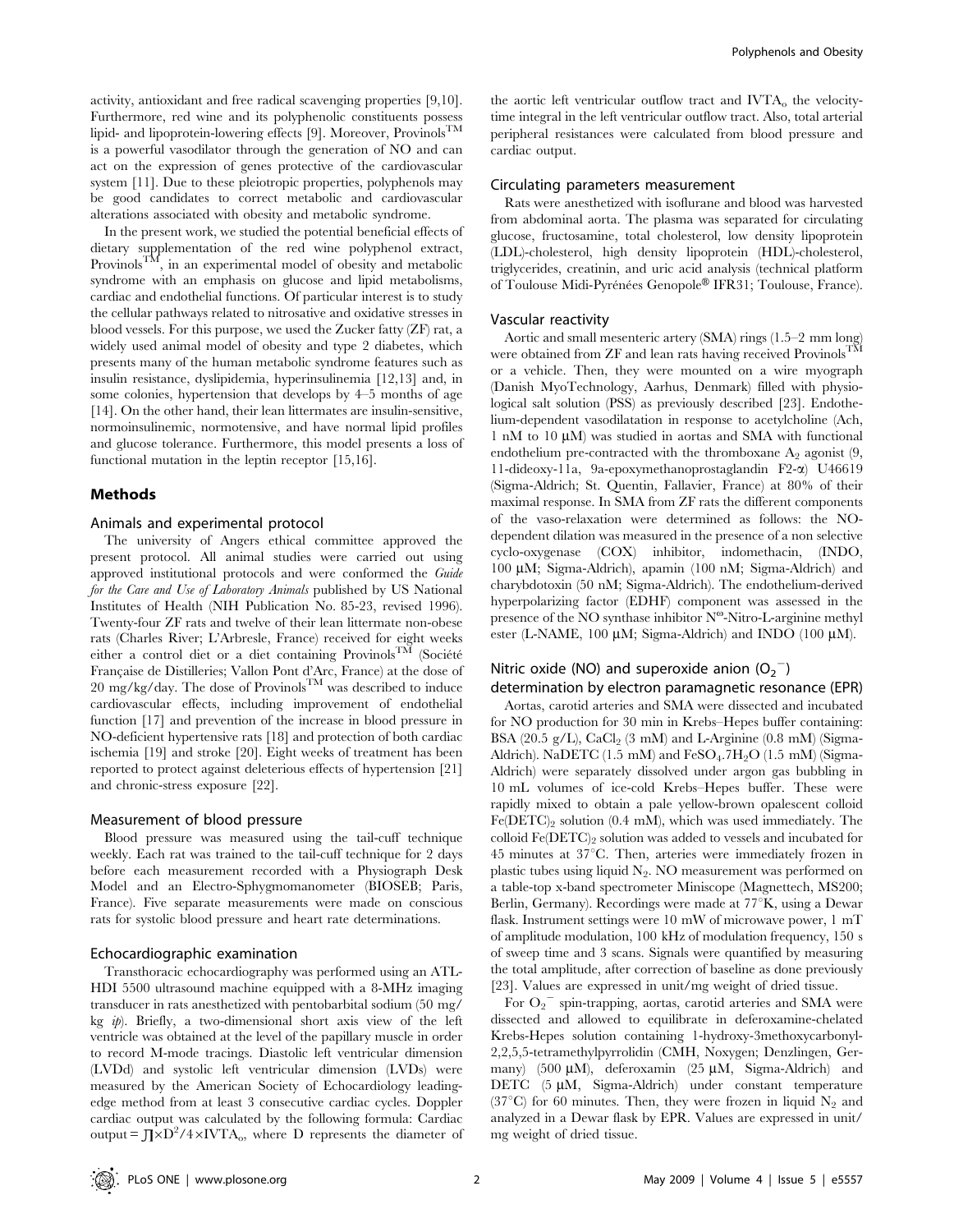#### Western Blotting

Aorta was dissected, homogenized and lysed. Proteins  $(80 \mu g)$ were separated on 10% SDS-PAGE. Blots were probed with antiendothelial NOS (eNOS), anti-phospho-eNOS Ser 1177, antiphospho-eNOS Thr 495 (Cell Signaling; Beverly, MA), anticaveolin-1 (BD Biosciences; San Jose, CA), Mn-superoxide dismutase (SOD), Cu/Zn-SOD, extracellular (Ec)-SOD (Stressgen Biotechnologies Corporation; Victoria, Canada), anti-gp91<sup>phox</sup> (Nox-2; BD Biosciences), anti-Nox-1 and anti-Nox-4 antibodies.

#### Data analysis

Data are expressed as mean $\pm$ SEM, and *n* represents the number of experiences. Statistical analyses were performed using a one way analysis of variance (ANOVA), and Mann-Whitney U tests or ANOVA for repeated measures and subsequent Bonferroni post hoc test.  $P<0.05$  was considered to be statistically significant.

#### Results

### Provinols<sup>TM</sup> improve circulating parameters in ZF rats

ZF rats weighed significantly more than their lean controls and Provinols<sup>TM</sup> treatment did not affect body weight of either group (data not shown).

As expected, ZF rats exhibited high glucose and fructosamine levels compared to their lean littermates (Figure 1A, 1B). Interestingly, Provinols<sup>TM</sup> normalized both glycemia and fructosamine levels in ZF rats, suggesting an improvement in wholebody glucose homeostasis [24]. In addition, ZF rats displayed a high circulating level of total cholesterol (Figure 1C) as well as an elevated ratio between LDL- and HDL-cholesterol (Figure 1D) compared to lean rats. Interestingly, these two parameters were significantly improved by the Provinols<sup>TM</sup> treatment in ZF rats. Moreover, ZF rats exhibited high levels of circulating triglycerides compared to lean littermates (Figure 1E), and Provinols<sup>TM</sup> treatment significantly reduced triglyceride level in these animals.



Figure 1. Provinols<sup>TM</sup> improve metabolic parameters in ZF rats. Circulating levels of glucose (A), fructosamine (B), total cholesterol (C), ratio between LDL- and HDL-cholesterol (D), triglygerides (E), creatinin (F) and uric acid (G) were evaluated in fasting plasma of rats. Values are means±SEM (n = 11-12). \*P<0.05, \*\*P<0.01, \*\*\*P<0.001 Zucker fatty (ZF) rats vs. lean rats; #P<0.05, ###P<0.001 ZF+Provinols™ rats vs. ZF rats. doi:10.1371/journal.pone.0005557.g001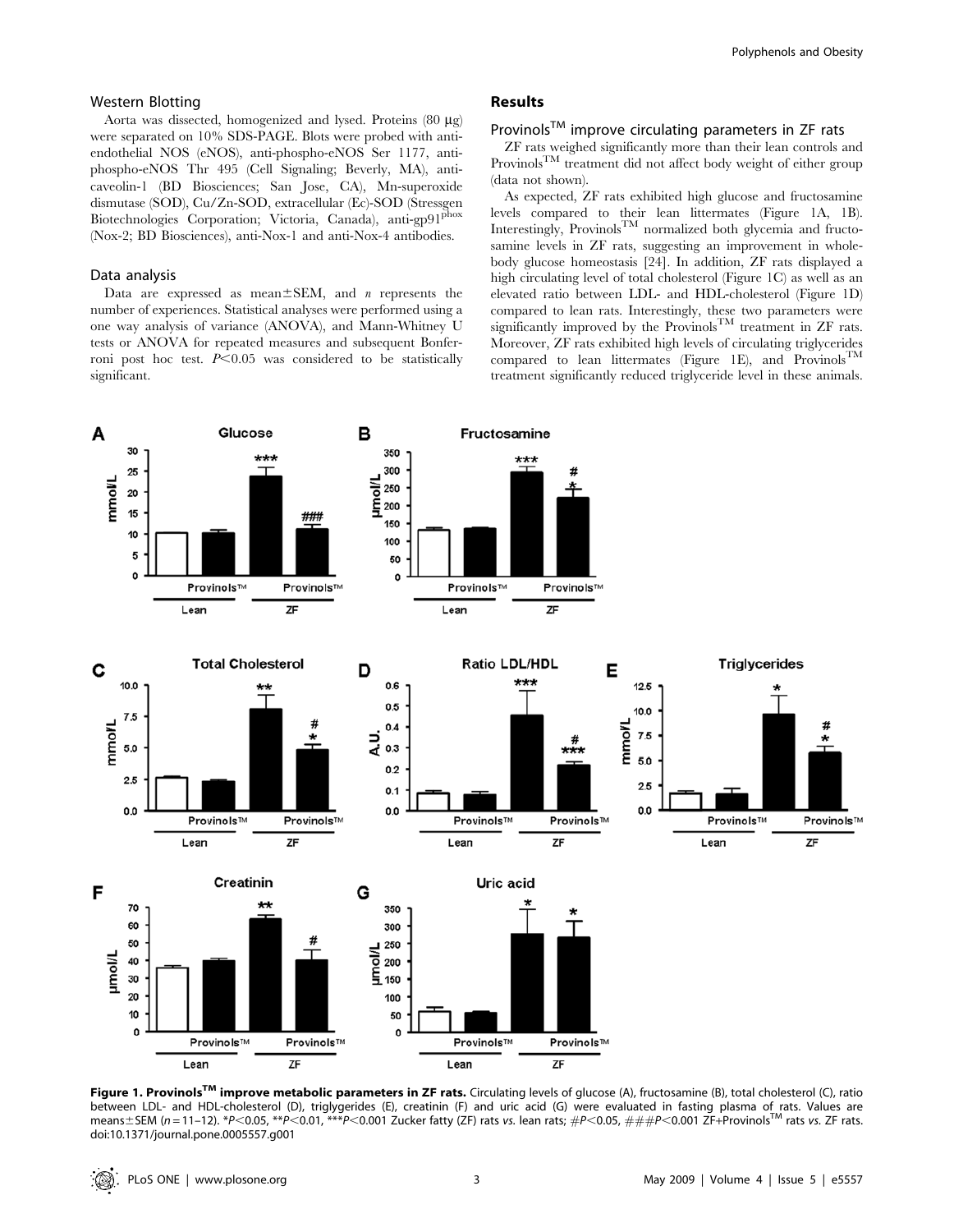Finally, we observed that ZF rats exhibited increased levels of creatinin (Figure 1F) and uric acid (Figure 1G) compared to their lean controls, and while Provinols<sup>TM</sup> did bit affect the uric acid levels, it reduced the creatinin levels to those measured in lean controls (Figure 1F).

## Provinols™ improve cardiac parameters in ZF rats

We investigated the structure and function of the left ventricle of ZF compared to their lean littermates by echocardiography and assessed the effect of Provinols<sup>TM</sup> (Figure 2). We found that ZF rats displayed a reduced diastolic left ventricular dimension (LVDd) (Figure 2A) compared to lean controls, even though the systolic left ventricular dimension (LVDs) remained the same (Figure 2B). Interestingly, Provinols<sup>TM</sup> reduced LVDs without affecting LVDd in ZF rats compared to the lean littermates (Figure 2A and 2B), and thus, increased left ventricular fractional shortening.

Moreover, we observed that although the ZF rats presented no difference in cardiac output compared to lean rats (Figure 2C); they exhibited a decreased fraction of ejection (Figure 2D). Importantly, Provinols<sup>TM</sup> enhanced cardiac output in ZF rats (Figure 2C) and increased the fraction of ejection (Figure 2D) in comparison to their controls.

In addition, we found that Provinols<sup>TM</sup> significantly decreased arterial peripheral resistance in ZF rats (Figure 2E), while the systolic blood pressure remained the same in both groups of rats (Figure 2F).

### Provinols™ improve endothelial function in both aortas and small mesenteric arteries (SMA) from ZF rats

Endothelial dysfunction, which is a key early factor in the development of atherosclerosis and a predictor of cardiovascular

events, has been found in patients with obesity and metabolic syndrome [5,25]. Thus, we evaluated the endothelial function in both conductance (aorta) and resistance (SMA) arteries from ZF rats and evaluated the potential protective effect of Provinols<sup>TM</sup>.

As shown in Figure 3A, aortic rings from ZF rats had reduced endothelium-dependent vasodilator responses to Ach compared to aortic rings from lean controls. Interestingly, Provinols<sup>TM</sup> significantly corrected this impairment in endothelium-dependent relaxation in aortas from ZF rats (Figure 3A).

In SMA, endothelium-dependent relaxation was the same in all four groups (Figure 3B). To get further insight in the component that may be affected upon Provinols<sup>TM</sup> treatment, we analyzed the effect of pharmacological inhibitors in SMA from ZF rats only. Interestingly, while  $\text{Provinols}^{\text{TM}}$  did not affect the NO-component of the response to Ach agonist (Figure 3C), it markedly enhanced its EDHF-component in SMA taken from ZF rats (Figure 3D) compared to non-treated ZF rats.

Altogether, these findings indicate that  $\operatorname{Provinols}^{\operatorname{TM}}$  improve endothelial function in aortas from ZF rats and in SMA in response to pharmacological stimuli.

## Provinols<sup>TM</sup> increase arterial NO release in ZF rats by activating eNOS

Given the important role of NO in the mediation of endothelium-dependent relaxation in vessels, we evaluated here the molecular pathways implicated to its production upon Provinols<sup>TM</sup> treatment in different arteries.

Treatment of  $ZF$  rats with Provinols<sup>TM</sup> increased NO production in aorta (Figure 4A), carotid artery (Figure 4B) and SMA (Figure 4C), suggesting that the improvement in endothelial



Figure 2. Provinols<sup>TM</sup> improve cardiac function in ZF rats. Echocardiography measurements of diastolic left ventricular dimension (LVDd), systolic left ventricular dimension (LVDs), cardiac output and fraction of ejection (A–D). Systolic blood pressure was evaluated using tail-cuff technique (E). Total arterial peripheral resistances were calculated from blood pressure and cardiac output (F). Values are means $\pm$ SEM (n = 6). \*P<0.05 Zucker fatty (ZF) rats vs. lean rats;  $\#P$ <0.05 ZF+Provinols<sup>TM</sup> rats vs. ZF rats. doi:10.1371/journal.pone.0005557.g002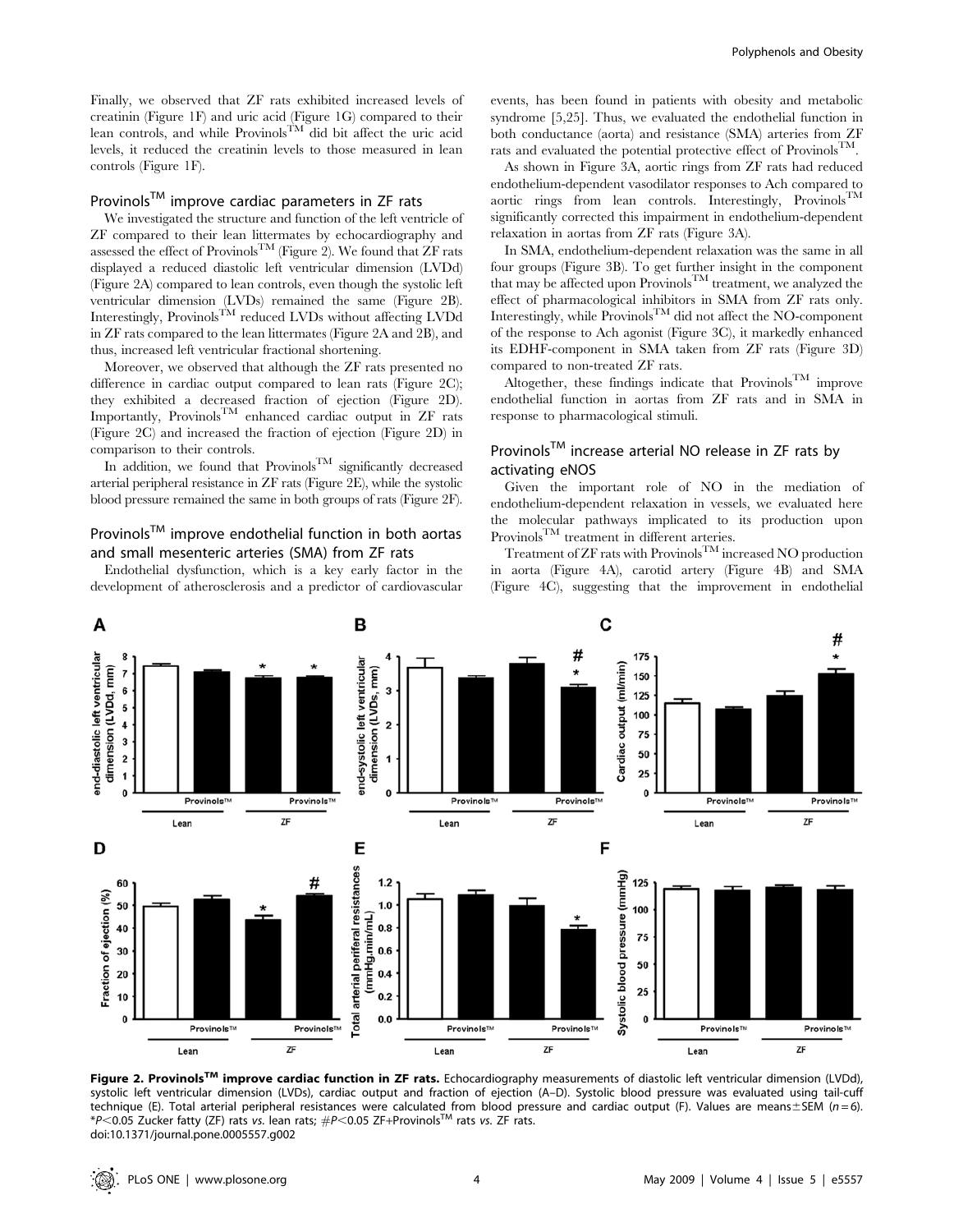

Figure 3. Provinols<sup>TM</sup> improve endothelial function in ZF rats. Acetylcholine (Ach)-induced relaxation in rat aorta (A), small mesenteric arteries (SMA) (B), SMA in the presence of inhibitors of EDHF and COX components (C) (apamine, APA; charybdotoxin, CTX; indomethacin, INDO), SMA in the presence of inhibitors of NO and COX components (D) (INDO, L-NAME). Results are expressed as a percentage of relaxation. Values are means $\pm$ SEM (n = 6). \*P<0.05, \*\*\*P<0.001 Zucker fatty (ZF) rats vs. lean rats;  $\#P$ <0.05,  $\# \#P$ <0.001 ZF+Provinols<sup>TM</sup> rats vs. ZF rats. doi:10.1371/journal.pone.0005557.g003

function observed in these arteries is associated with a higher bioavailability of NO. In order to assess the mechanism(s) of NO release, we studied the NO signaling pathway in rat aorta. Although the ProvinolsTM treatment did not modify either expression (Figure 4D) nor phosphorylation of eNOS at the inhibitor site (Thr 495, Figure 4E), it significantly enhanced its phosphorylation at the activator site (Ser 1177, Figure 4F), suggesting that Provinols<sup>TM</sup> enhanced eNOS activity. Importantly, Provinols<sup>TM</sup> reduced expression of caveolin-1 (Figure 4G), a protein known to inactivate eNOS by cell membrane sequestration.

### Provinols<sup>TM</sup> decrease arterial  $O_2$ <sup>-</sup> release in ZF rats by decreasing the expression of the Nox-1 subunit of NADPH oxidase

Oxidative stress, which is one of the causative factors of endothelial dysfunction, is thought to play a major role in the occurrence and complications of obesity and metabolic syndrome [26]. Hence, we evaluated the vascular production of  $O_2$ <sup>-</sup> in ZF rats and its modulation by  $Provinols<sup>TM</sup> treatment.$ 

EPR study demonstrated that  $P_{\text{rovinols}}^{\text{TM}}$  significantly reduced O2 <sup>2</sup> production in aorta (Figure 5A), carotid arteries (Figure 5B) and SMA (Figure 5C) from ZF rats, indicating a decrease in oxidative stress favorable to an increase in NO bio-availability.

We evaluated the expression of membrane subunits of NADPH oxidase (Nox-1, Nox-2 and Nox-4), a major source of cellular  $O_2$ , in aortas from ZF rats. Provinols<sup>TM</sup> treatment reduced the expression of Nox-1 subunit (Figure 5D) without affecting that of Nox-2 or Nox-4 (Figure 5E, 5F). To evaluate the effect of Provinols<sup>TM</sup> on the vascular capacity to dismutate  $O_2$ , we examined expression of different isoforms of superoxide dismutase (SOD). Provinols<sup>TM</sup> did not significantly modify Mn-SOD, Cu/ Zn-SOD or Ec-SOD expressions (Figure 5G–5I).

#### **Discussion**

In the present study, we demonstrate that  $\text{Provinols}^{\text{TM}}$  leads to an improvement of glucose and lipid metabolism in ZF rats, enhances cardiac function and decreases peripheral resistance. In addition, ProvinolsTM improves endothelium-dependent relaxation in both aorta and SMA from ZF rats and this is accompanied with an increase of vascular NO production and with a decrease of  $O_2$ <sup>-</sup> release, resulting in an increase of NO bioavailability. These effects are associated with an increase in eNOS activity, and a decrease in caveolin-1 expression, in addition to a decreased expression of Nox-1 NADPH oxidase subunit. Interestingly, these results show that ProvinolsTM leads to an overall improvement of obesity-associated alterations, including glucose and lipid metabolism, as well as endothelial and cardiac functions, by mechanisms not related to those linked to a decrease of body weight gain in ZF rats.

Here, we provide evidence that Provinols<sup>TM</sup> treatment was effective in acting on the parameters linked to insulin resistance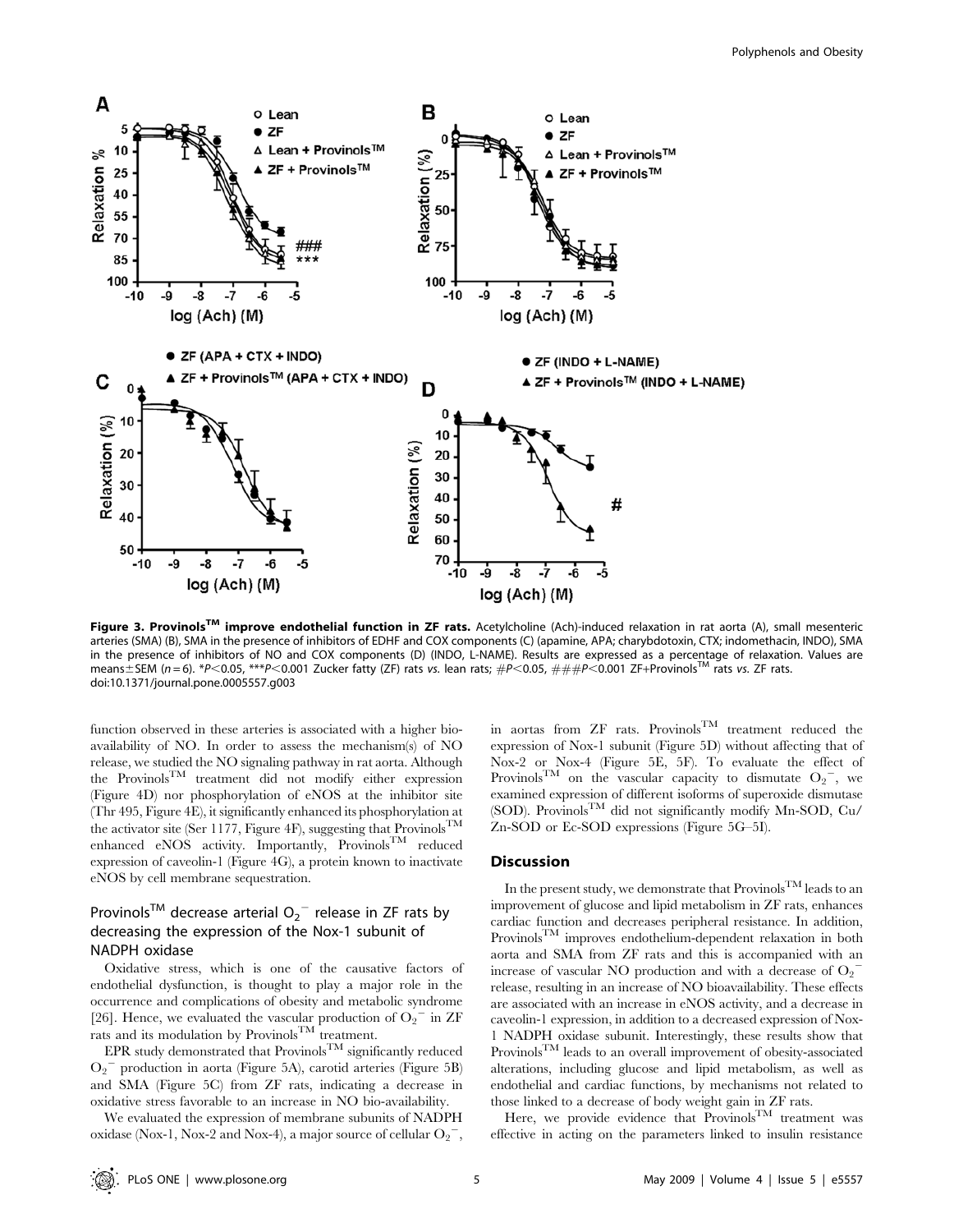

Figure 4. Provinols<sup>TM</sup> increase NO vascular release in vessels from ZF rats. NO production in aorta (A), carotid arteries (B) and small mesenteric arteries (C) from Zucker fatty (ZF) and ZF+ProvinolsTM rats. Values are expressed as units of amplitude (A)/mg weight of dried tissue (dw). Western blots revealing expression of eNOS (D), phosphorylation of eNOS at Thr495 (E), and NOS Ser1177 (F) and expression of caveolin-1 (G) in aorta expressed as arbitrary units (A.U.). ( $n = 6$ ). \* $P < 0.05$ , \*\* $P < 0.01$  vs. ZF rats. doi:10.1371/journal.pone.0005557.g004

(glucose and fructosamine levels) in ZF rats compared to their lean littermates. These effects most likely reduced the deleterious consequences of increased glycaemia, including the formation of advanced glycosylated end products that not only increase oxidative stress but also induce endothelial dysfunction. In accordance with the present study, other compounds, such as resveratrol, present in red wine exhibit hypoglycaemic effects in streptozotocin-induced diabetic rats [27] and in obese ZF rats [28]. Moreover, Napoli et al. [29] showed that red wine consumption improves insulin resistance in type 2 diabetic patients.

With regard to lipid lowering properties of Provinols<sup>TM</sup>, the present study shows that  $\overrightarrow{P}_{\text{rovinols}}^{\text{T}}$  reduced circulating triglycerides and total cholesterol levels, as well as the ratio between LDL- and HDL-cholesterol in ZF rats compared to lean controls. Some animal studies suggest that polyphenols may reduce cholesterol absorption due to the interaction of these compounds with cholesterol carriers and transporters present across the brush border membrane [30,31]. Very recently, Rivera et al. [28] have shown that long-term resveratrol administration reduces plasma cholesterol and triglyceride levels in ZF rats. Also, Vinson et al. [32] reported that red wine polyphenol compounds or grape juices reduce the plasma concentration of lipids in hamsters. This is consistent with the study in humans, in which short-term ingestion of purple grape juice has been shown to reduce LDL susceptibility to oxidation in patients with coronary artery disease [33]. Indeed, consumption of red wine also reduces LDL oxidation leading to limited plaque formation in humans [34]. LDL oxidation was not assessed here but we clearly demonstrated that  $P_{\text{rovinols}}^{\text{TM}}$  improves the balance between LDL- and HDL-cholesterol in obese rats.

In regards to the structure and function of the left ventricle of  $ZF$  rats, we showed that Provinols<sup>TM</sup> reduced the LVDs without affecting the LVDd and thus improved fractional shortening. Lee and coworkers [35] suggested that ZF rats exhibited reduced LVDs and LVDd compared to their lean littermates; however, the

fractional shortening was not different amongst the two groups. The improvement in LVDs and fractional shortening induced by Provinols<sup>TM</sup> was also accompanied with an increase in fraction of ejection and cardiac output, illustrating an improvement in systolic function. In addition, Provinols<sup>TM</sup> reduced total arterial peripheral resistance leading to the absence of modification in blood pressure. Altogether, these findings highlight the beneficial effects of Provinols<sup>TM</sup> on cardiac function inasmuch cardiomyopathic changes are noted in obesity although it cannot be isolated and attributed to any specific factor, such as volume overload, oxidative stress, blood pressure changes, or other unclear factors.

Endothelial dysfunction and hypertension are closely related to obesity and/or insulin resistance [36]. Although many studies reported that the endothelium-dependent relaxation in response to Ach is paradoxically preserved or even enhanced in ZF rats relative to their lean littermates [37], impaired Ach-induced vasodilatation has also been described [38]. Numerous investigations have indicated that red wines, grape juices, red wine polyphenolic and grape skin extracts are potent endotheliumdependent vasodilators [9,10,39]. Herein, we demonstrated that the Ach-induced relaxation was impaired in aortas from ZF rats compared to lean controls, and importantly was completely corrected by Provinols<sup>TM</sup> treatment. This improvement in endothelial function was attributable to the increase in NO bioavailability as given by the concomitant increase in NO and decrease in O<sub>2</sub><sup>-</sup> releases in vessels taken from Provinols<sup>TM</sup>-treated ZF rats compared to non-treated ZF rats. In accordance with our previous study [40], Provinols<sup>TM</sup> treatment enhanced activity of eNOS and decreased the expression of caveolin-1, a protein known to sequestrate eNOS. In addition, we showed here that Provinols<sup>TM</sup> decreases NADPH oxidase Nox-1 subunit expression, leading to a decrease in  $O_2^-$  release from aorta. In agreement with our data, Sarr et al. [41] reported that red wine polyphenols prevented the angiotensin II-induced expression of Nox-1 subunit in rat aorta.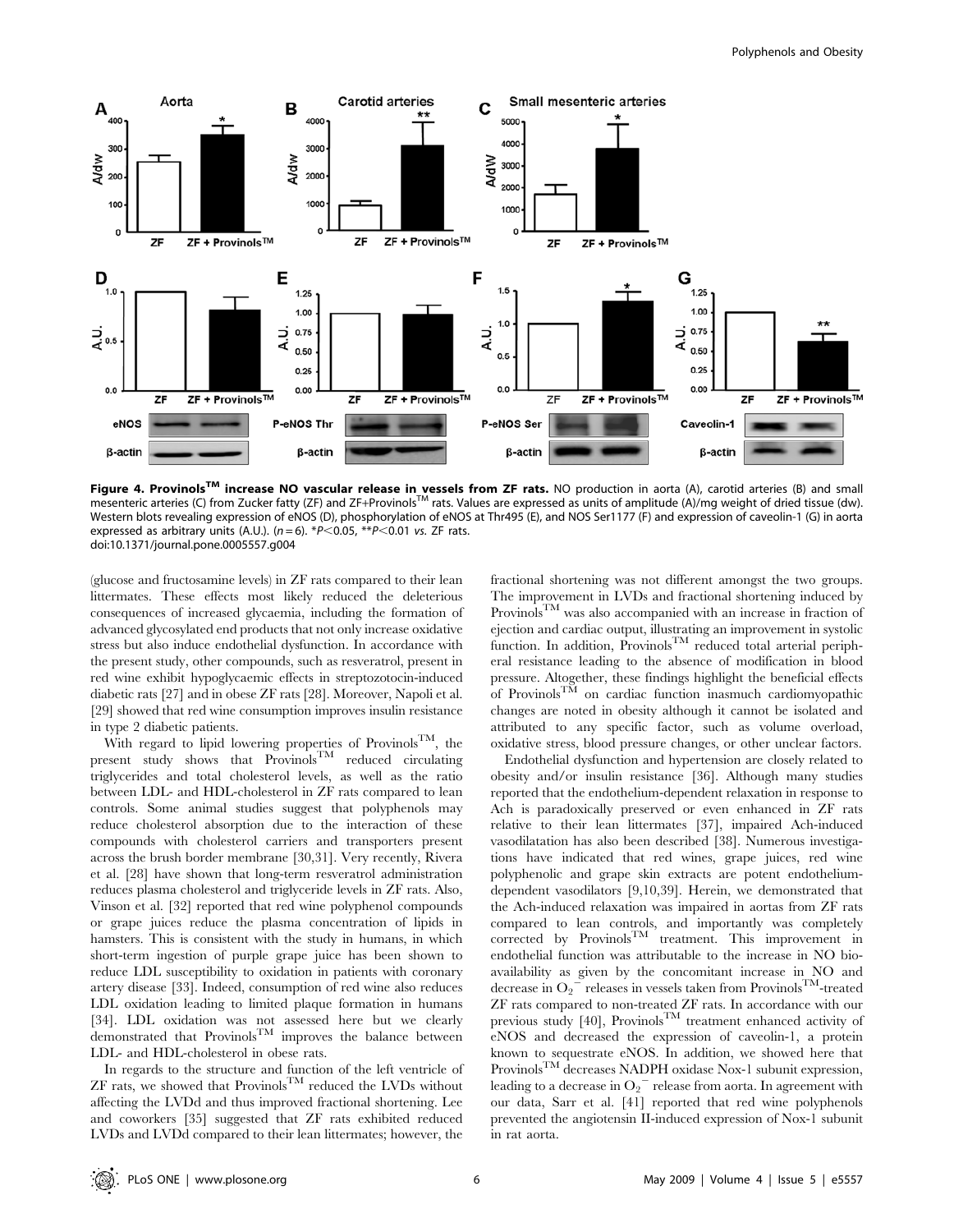

Figure 5. Provinols<sup>TM</sup> reduce O<sub>2</sub><sup>-</sup> vascular release in vessels from ZF rats. O<sub>2</sub><sup>-</sup> production in aorta (A), carotid arteries (B) and small mesenteric arteries (C) from Zucker fatty (ZF) and ZF+Provinols<sup>TM</sup> rats. Values are expressed as units of amplitude (A)/mg weight of dried tissue (dw). Western blots revealing expression of Nox-1 (D), Nox-2 (E), Nox-4 (F), Mn-SOD (G), Cu/Zn-SOD (H) and Ec-SOD (I) in aorta expressed as arbitrary units (A.U.). ( $n = 6$ ). \* $P < 0.05$ , \*\* $P < 0.01$  vs. ZF rats. doi:10.1371/journal.pone.0005557.g005

Of note is that increased EDHF component was highlighted in response to Ach-induced vasodilatation (chemical stimulation), although no difference among the groups has been observed in SMA. Blockade of COX and EDHF components using INDO and charybdotoxin plus apamin, reduced the response to Ach in both groups of ZF rats to the same extent, even though the bioavailability of NO was increased in vessels from  $\widetilde{\mathrm{Provinols}}^{\mathrm{TM}_{-}}$ treated animals, suggesting that the amount of NO released in non-treated ZF rats is sufficient to induce the maximal effect. Interestingly, when the NO and COX components were inhibited using INDO and L-NAME, the endothelium-dependent relaxation in response to Ach was decreased in ZF versus Provinols<sup>TM</sup>treated  $ZF$  rats suggesting that  $Provinols<sup>TM</sup>$  treatment increases EDHF-mediated relaxation in SMA. Previous studies have shown that red wine polyphenols induced EDHF-dependent relaxation in porcine coronary arteries [39,42]. These results underlined an increased EDHF contribution on Ach response upon Provinols<sup>TM</sup> after blockade of both NO and COX pathways as a possible

compensatory mechanism in the same way to those shown in our previous studies in human resistance arteries [43].

The treatment of metabolic diseases and obesity-related complications are currently based on the treatment of their individual components, e.g. hypertension and insulin resistance. Due to the multi-factorial properties of Provinols<sup>TM</sup>, they may be a good candidate for prevention and treatment of metabolic syndrome and reduction of cardiovascular risk. Our present study provides strong evidence for beneficial effects of red wine polyphenols on both, vascular and cardiac functions in ZF rats, suggesting that they may therefore be of therapeutic benefit in the future and may represent a new class of medicinal products against obesity-associated diseases.

#### Acknowledgments

We thank A. Dequesne (technical platform of Toulouse Midi-Pyrénées Genopole® IFR31) for technical assistance in biochemistry analysis.